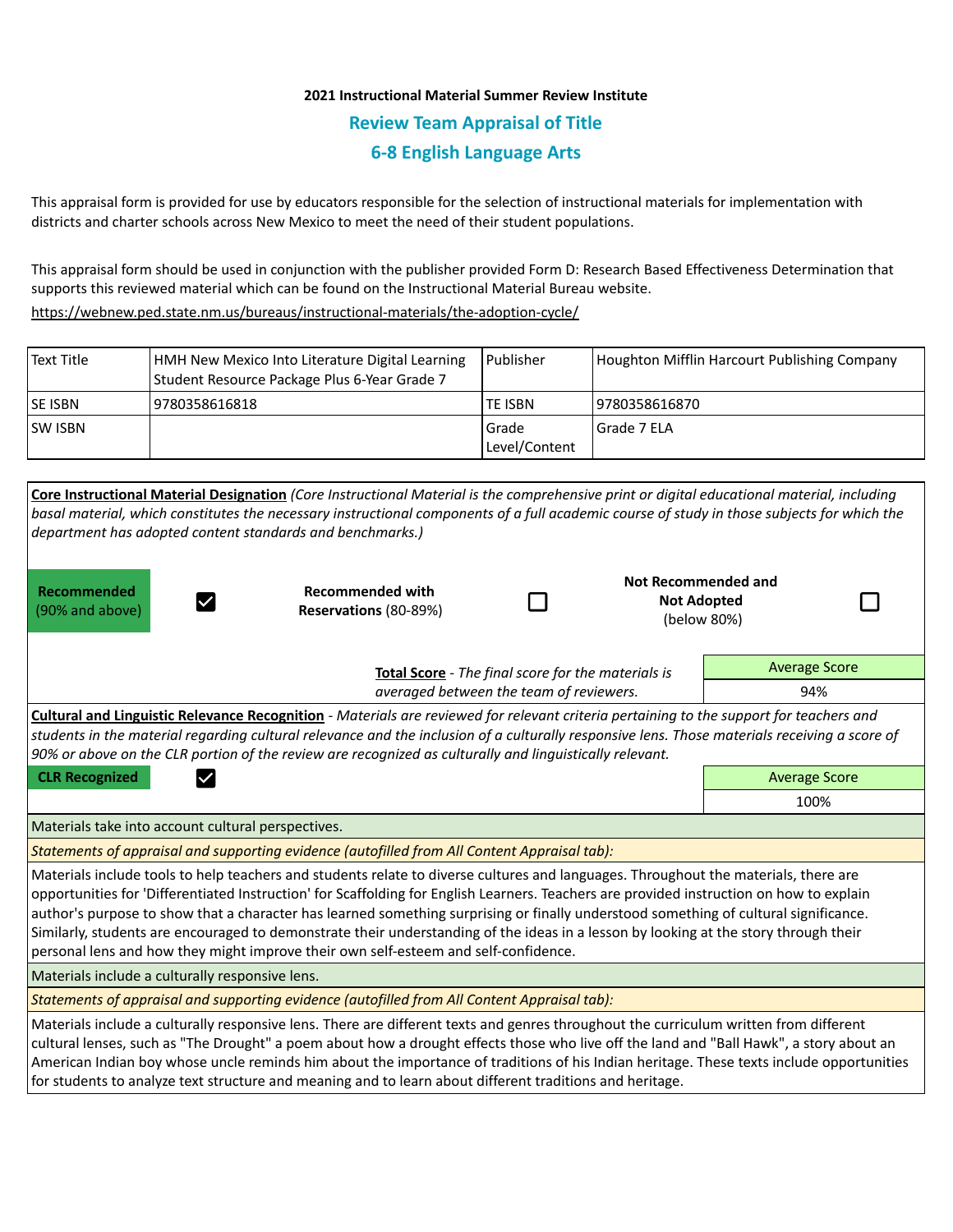**Standards Review** *- Materials are reviewed for alignment with the state adopted content standards, benchmarks and performance standards.*

Average Score

91%

Materials align with grade level ELA standards overall.

*Statements of appraisal and supporting evidence:* 

The 'HMH Into Literature' is at the appropriate grade-level text complexity, accompanied by quality tasks aligned to the Common Core State Standards of reading, writing, speaking, listening, and language literacy skills. Each unit begins with a list of learning objectives and the online component offers a standards correlation guide to assist teachers in unit/lesson planning. Guidance is provided for teachers to attend to standards-based instructional expectations while offering students a variety of reading, writing, speaking and listening, grammar and vocabulary activities to help support students' mastery of all grade level content standards. Students will read and write across genres. 'Studios' are available to provide extended and differentiated support across the skills. In the ancillary materials, there is a CCSS Correlation chart that connects each standard to a lesson or lessons that address that standard. For example,

Materials align to reading standards.

*Statements of appraisal and supporting evidence:* 

Materials comprise a wide variety of text types and genres required by the standards at each grade level. Texts include a mix of informational and literary texts integrated throughout every unit. Students practice a variety of literacy skills including but not limited to: analyzing setting and character, analyzing how a character develops plot, analyzing structure, determining key ideas and details, identifying and analyzing point of view, making inferences, making predictions, citing evidence, analyzing structure, analyzing language, and publishing. Selection tests follow each reading and a Reading Studio is available online for additional support.

Materials align to writing standards.

*Statements of appraisal and supporting evidence:* 

Materials provide opportunities for rich and rigorous evidence-based discussions paired with writing based on texts to build strong writing skills. Most questions, tasks, and assignments are text-dependent, requiring students to engage with the text directly. Materials provide opportunities for students to address different types of writing that reflect the distribution required by the standards and include frequent opportunities for evidence-based writing to support careful analyses, well-defended claims, and clear information appropriate for the grade level. Teacher materials provide support to teachers for planning and implementation of text-dependent writing activities that tie to the standards.

Materials align to speaking and listening standards.

*Statements of appraisal and supporting evidence:* 

Materials (both online and printed) align to the speaking and listening standards for grade 7. There are opportunities for students to demonstrate listening skills, such as hearing audio versions of the text in the online version of the materials. There are also opportunities for students to share ideas through 'Turn and Talk' discussions in each lesson as found in the Teacher's Edition. Within the speaking standards, there are several opportunities for students to practice speaking in an academic context. There are also activities for presentations, such as "Presenting an Infographic".

Materials align to language standards.

*Statements of appraisal and supporting evidence:* 

Materials meet language standards in both the printed and online versions. This material provides students with opportunities to demonstrate the conventions of standard English grammar and usage in writing and speaking. The materials encourage students to practice use of knowledge of language and its conventions when writing, speaking, reading, or listening. Materials also include explicit instruction of the grade-level grammar and conventions standards as applied in increasingly sophisticated contexts, with opportunities for application both in and out of context. Students practice the following skills: summarize, critique, interpret, and connect to their reading.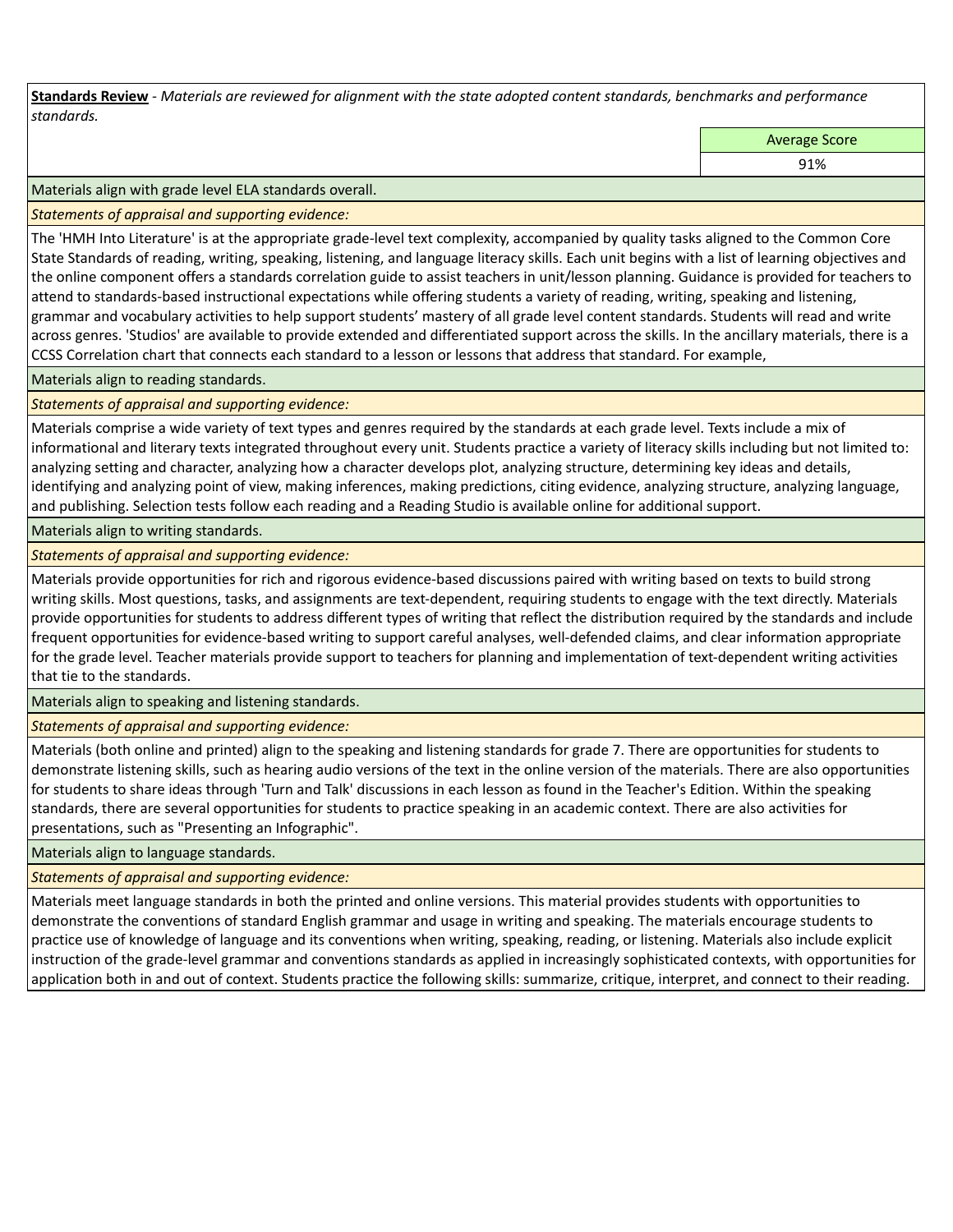**ELA Content Review** *- Materials are reviewed for relevant criteria pertaining to the support for teachers and students in the specific content area reviewed.*

Average Score

96%

Materials provide a selection and range of high-quality texts worthy of students' time and attention, exhibiting exceptional craft and thought and/or providing useful information.

*Statements of appraisal and supporting evidence:* 

These materials are worthy of students' time and attention, are of quality and are rigorous, meeting the text complexity criteria for grade 7. Students' progress toward independent reading is facilitated through anchor texts that consist of a range of student interests (e.g. reality vs. fantasy) and reflect various text types and genres required by the standards, specifically works from award-winning authors along with traditional choices.

Questions in the materials are high-quality text-dependent and text-specific questions. The overwhelming majority of these questions are text-specific and draw student attention to the particulars in the text.

*Statements of appraisal and supporting evidence:* 

The online and printed versions provide daily opportunities for the students to engage in high-quality, text-dependent, DOK aligned questions which focus their attention to important aspects of the texts. Within each lesson, there are probing questions that are found in the sidebar as the students are guided in their thinking. Another way the students answer high-quality questions is through the 'Response' section at the end of each reading selection. The text-dependent questions ask students to cite evidence or connect to a specific idea found in the text.

Materials provide scaffolding and supports to enable students' learning of English language arts.

*Statements of appraisal and supporting evidence:* 

Materials (both physical and online) provide scaffolding opportunities for all students to have access to rigorous materials. Students have the opportunity to learn and meet each standard through repetitive practice. Evidence of supporting struggling students appear throughout the text. On the opposite side of the learning spectrum, advanced students are also effectively supported. The materials also provide both physical and online support to meet the needs of English Language Learners throughout the textbook, such as in 'Scaffolding for English Learners, Pre Teach Vocabulary'. Materials also guide teachers to explain word meaning through visual aids and choral response on pronunciation.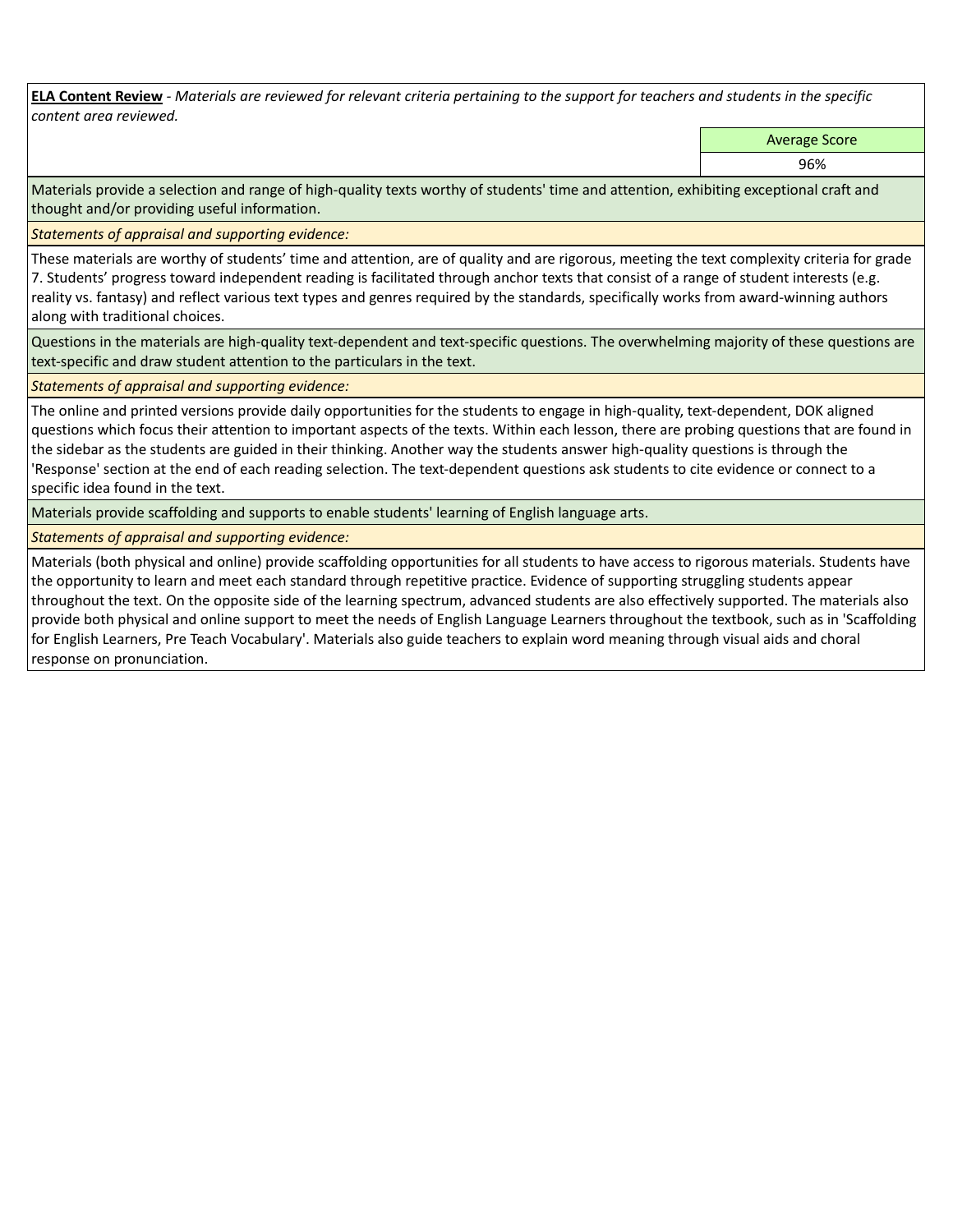**All Content Review** *- Materials are reviewed for relevant criteria pertaining to the support for teachers and students in the material regarding the progression of the standards, lesson structure, pacing, assessment, individual learners and cultural relevance.*

Average Score

100%

Materials are coherent and consistent with the standards that all students should study in order to be college and career ready.

*Statements of appraisal and supporting evidence:*

Materials meet the expectations of alignment with the standards. Rigorous, engaging texts are high quality and are organized by the central focus of lessons while supporting students' knowledge building. The materials are designed with texts that increase in rigor and complexity, in turn increasing students' literacy skills as they advance month-to-month and year-to-year. The materials support student growth in reading, writing, speaking, and listening, and develop language skills over the course of the school year, with attention to close reading and analysis of texts, topics, and themes.

Materials are well designed and take into account effective lesson structure and pacing.

*Statements of appraisal and supporting evidence:*

The curriculum is made up of six units and suggested pacing is 30 days for each unit broken down in time to be spent on each text, including independent reading. There is a planning guide at the beginning of each unit that is color-coded by skill and resource. Within each unit, instruction is divided into 'Analyze & Apply', 'Collaborate & Compare', 'Reader's Choice', and 'Unit Tasks'. The materials include a suggested pacing guide for each unit; he pacing allows for maximum student understanding. The suggested amount of time and expectations for teachers and students of the materials are viable for one school year as written and would not require significant modifications.

Materials support teacher planning, learning, and understanding of the standards.

*Statements of appraisal and supporting evidence:*

Materials contain a Teacher's Edition with annotations and suggestions on how to present the content in the Student Edition and in the online materials. The materials support teacher learning and understanding of the Standards. Teachers are provided with strategies for meeting the needs of a range of learners so that they demonstrate independent ability with grade-level standards.

Materials offer teachers resources and tools to collect ongoing data about student progress on the standards.

*Statements of appraisal and supporting evidence:*

Within both printed and online version of the materials, teachers have access to a wide variety of resources and tools to collect ongoing data about student progress. Within each lesson, there are 'Quick Checks' in the Teacher Edition to formatively assess student progress on the standards. There are also practice assessments at the end of each reading as well as assessments. These assessments can be given again if students are not meeting the standards. Within the online material, there are suggestions for re-teaching as well as complimentary activities to reinforce the skill. There are rubrics available in the online materials for all learning tasks asked of students.

Materials support effective use of technology to enhance student learning.

*Statements of appraisal and supporting evidence:*

The materials can be used online and in print. The online version of the text has additional activities for the students to use which enhance the learning opportunities presented. In Grade 7 standards, students are required to use multimedia to express their ideas. These materials allow for meeting this standard as there are activities for creating podcasts, documentaries, emails, researching topics, and online questions and answers. There are also opportunities to use technology to view media such as videos and audio versions of the text.

Materials can be easily customized for individual learners.

*Statements of appraisal and supporting evidence:* 

Materials provide sufficient opportunities to customize materials for individual students. Each assessment can be modified using the online version for students who need a challenge, high needs students, and English Language Learners. The language can be changed in the assessments to support primary Spanish speakers. Within each lesson, there are suggestions and activities in the Teacher's Edition for modification. There are sections for struggling learners, students who need a challenge, and English language learners. There are also Flexible Grouping Options with each lesson that provide suggestions for accommodations for whole group, small group, and individual learning tasks.

Materials give all students extensive opportunities and support to explore key concepts.

*Statements of appraisal and supporting evidence:*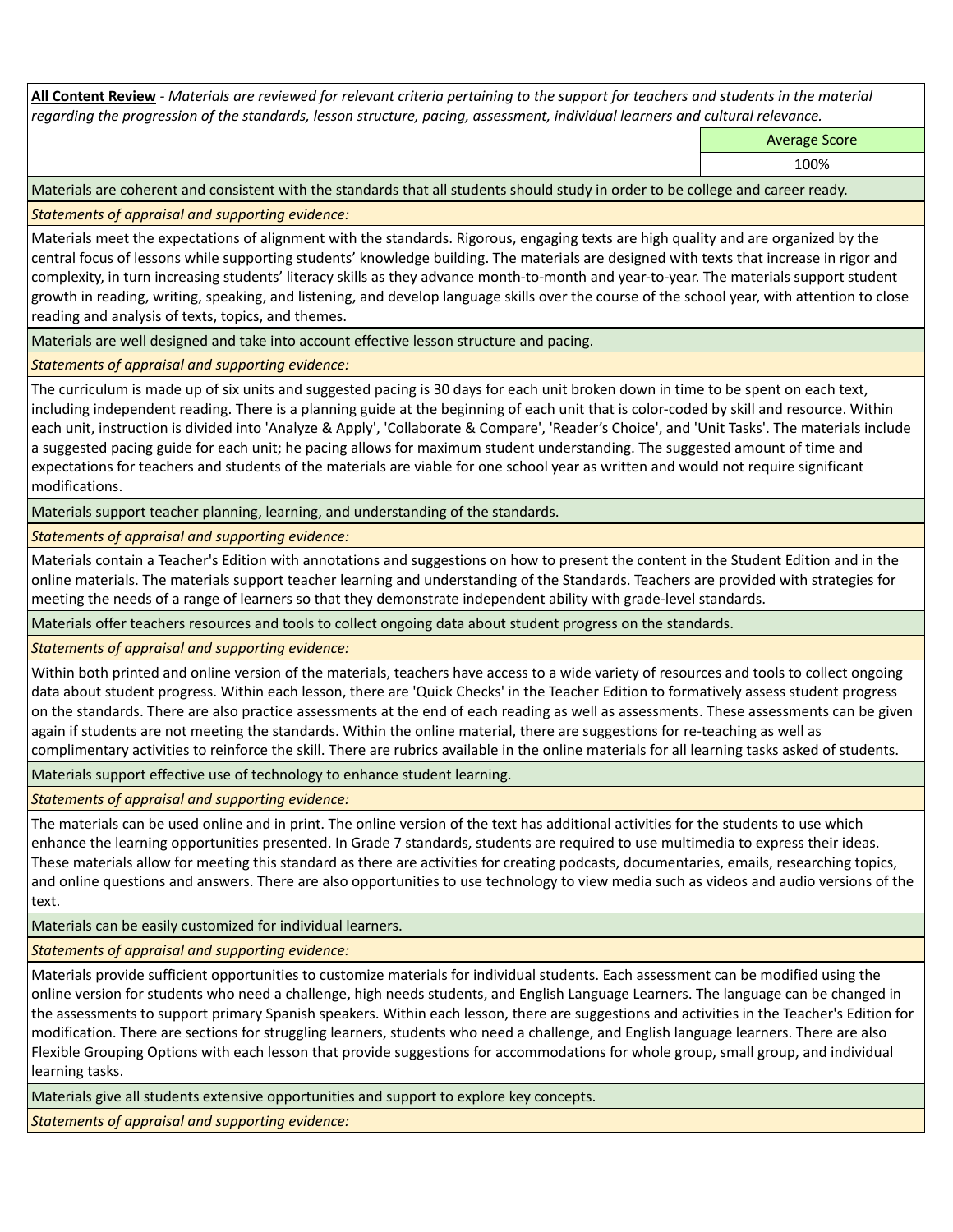Materials provide practice to meet this criterion in both the physical and digital resources provided. Students are presented with extensive opportunities to explore key concepts through repetitive practice of skills through citing specific textual evidence to support the analysis of the text. Students have opportunity to determine central ideas or conclusions of the story and passages. In the text, students are asked to 'Collaborate & Compare' the information presented in the textual readings.

Materials take into account cultural perspectives.

*Statements of appraisal and supporting evidence:*

Materials include tools to help teachers and students relate to diverse cultures and languages. Throughout the materials, there are opportunities for 'Differentiated Instruction' for Scaffolding for English Learners. Teachers are provided instruction on how to explain author's purpose to show that a character has learned something surprising or finally understood something of cultural significance. Similarly, students are encouraged to demonstrate their understanding of the ideas in a lesson by looking at the story through their personal lens and how they might improve their own self-esteem and self-confidence.

Materials include a culturally responsive lens.

*Statements of appraisal and supporting evidence:*

Materials include a culturally responsive lens. There are different texts and genres throughout the curriculum written from different cultural lenses, such as "The Drought" a poem about how a drought effects those who live off the land and "Ball Hawk", a story about an American Indian boy whose uncle reminds him about the importance of traditions of his Indian heritage. These texts include opportunities for students to analyze text structure and meaning and to learn about different traditions and heritage.